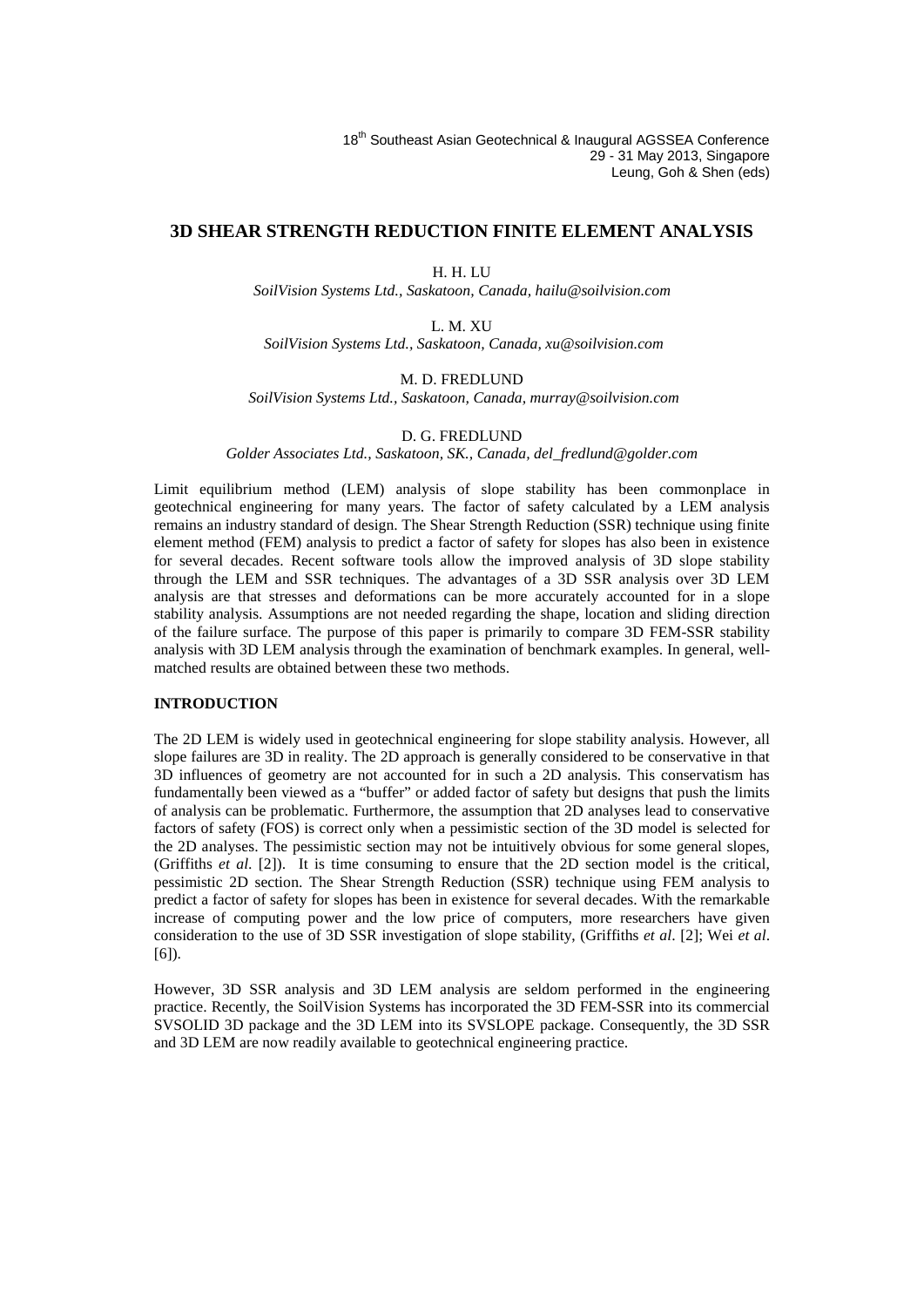## **SSR FEM FOR SLOPE STABILITY ANALYSIS**

The factor of safety (FOS) for a SSR analysis is defined as the ratio of the shear strength of the soil to the shear stress developed along the critical failure surface.

$$
c_f = \frac{c}{SRF}
$$
  

$$
\phi_f = \tan^{-1}(\frac{\tan \phi}{SRF})
$$

where  $\vec{c}$  and  $\vec{\phi}$  are the cohesion and angle of internal friction for the Mohr-Coulomb shear strength parameters.  $c_f$  and  $\emptyset_f$  are factored shear strength parameters. *SRF* is called the strength reduction factor. In order to reach the state of limiting equilibrium, the *SRF* is gradually increased. This means that the soil shear strength becomes weaker, until it is no longer possible for the FE model analysis to reach convergence. At this stage, it can be said that failure of the slope occurs and FOS = *SRF*. Non-convergence within a specified number of iterations and tolerance is an indicator of slope failure because of the absence of force equilibrium, (i.e. stress and displacement distributions that satisfy the equations of equilibrium cannot be established based on the factored set of shear strength parameters).

The SSR FEM analysis has been shown to be a powerful and useful alternative to conventional LEM slope stability analysis technique. The advantages of the 3D SSR over 3D LEM can be listed as follows: (Griffiths *et al* [2, 3]):

- 1. SSR can more reasonably account for different boundary conditions and the geometry in the third direction.
- 2. No assumption needs to be made in advance regarding the shape, location and sliding direction of the 3D failure surface.
- 3. No assumptions regarding the inter-column forces are required as are needed in the 3D LEM since there is no concept of columns in the SSR FEM analysis.
- 4. Slope stress and deformation information can be considered and obtained, so it can monitor progressive failure with the increase of the SRF up to the shear failure of the slope.

#### **EXAMPLES**

The following examples are provided in order to illustrate and compare the differences between the LEM 3D method as well the FEM-SSR 3D method.

## **Example 1 - A 3D model with weak layer and pore-water pressures**

Fredlund *et a*l [1] showed an example that has been used to compare different methods of slices. This model as shown in Figure 1 has been extruded to 3D models and investigated by various researchers, (Zhang [7]; Lam *et a*l [5]; Huang *et al* [4]; Griffith *et al* [3]). The 2D model geometry, and pore-water pressure conditions are presented in Figure 1. In present study, it corresponds to case 6 in Fredlund *et a*l [1]'s six different cases. The model has a weak layer in the middle, the bottom layer is a bedrock layer, and a piezometric surface is applied to the top two layers.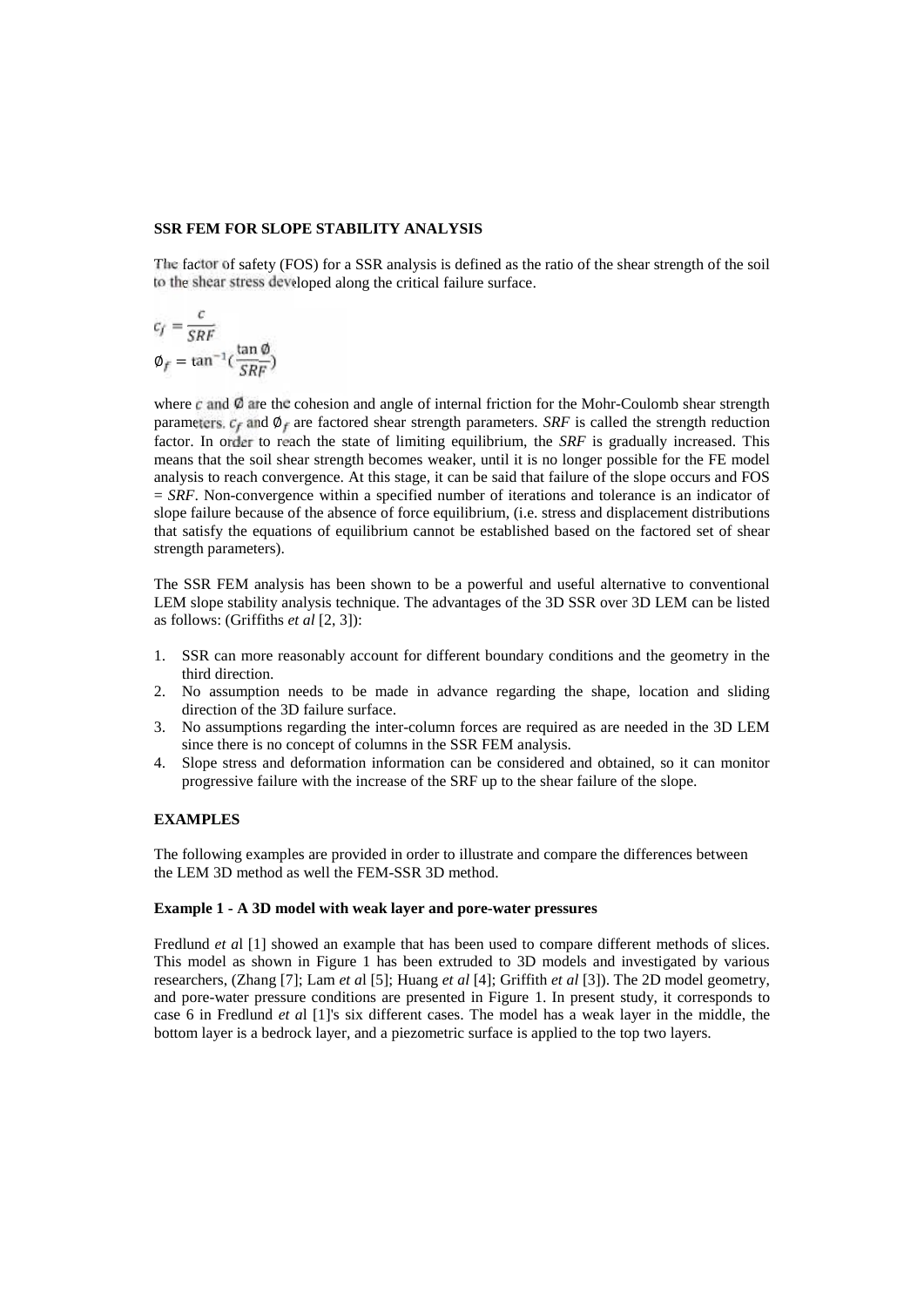

The result of the 3D SSR analysis based on SVSOLID 3D is shown in Table 1 with some other results from Zhang [7] and SVSLOPE 3D. The 2D FOS for the model is 1.248 (Simplified Bishop method) and 1.250 (Morgentern-Price method) from Fredlund *et al* [1]. It can be seen that the 3D FOS is about 15% percentage higher than 2D FOS for this model. The 3D contour of the total displacement at the final stage is shown in Figure 2. Figure 3 shows a y-direction view of the 3D contour of total displacement. The results show the shape of the slip surface which passes though the weak layer above the bedrock layers.

Table 1. Comparison of 3D FOS for the 3D slope model in Example 1

| Zhang [7] (LEM) | SVSlope 3D (LEM)                          | SVSolid 3D (SSR) |
|-----------------|-------------------------------------------|------------------|
| 1.441           | 1.453 (Simplifed Bishop); 1.510 (Spencer) | 1.446            |
|                 | <b>COM JURIDE</b>                         |                  |
|                 |                                           |                  |

Figure 2. Contour of total displacement of example 2 model at the final stage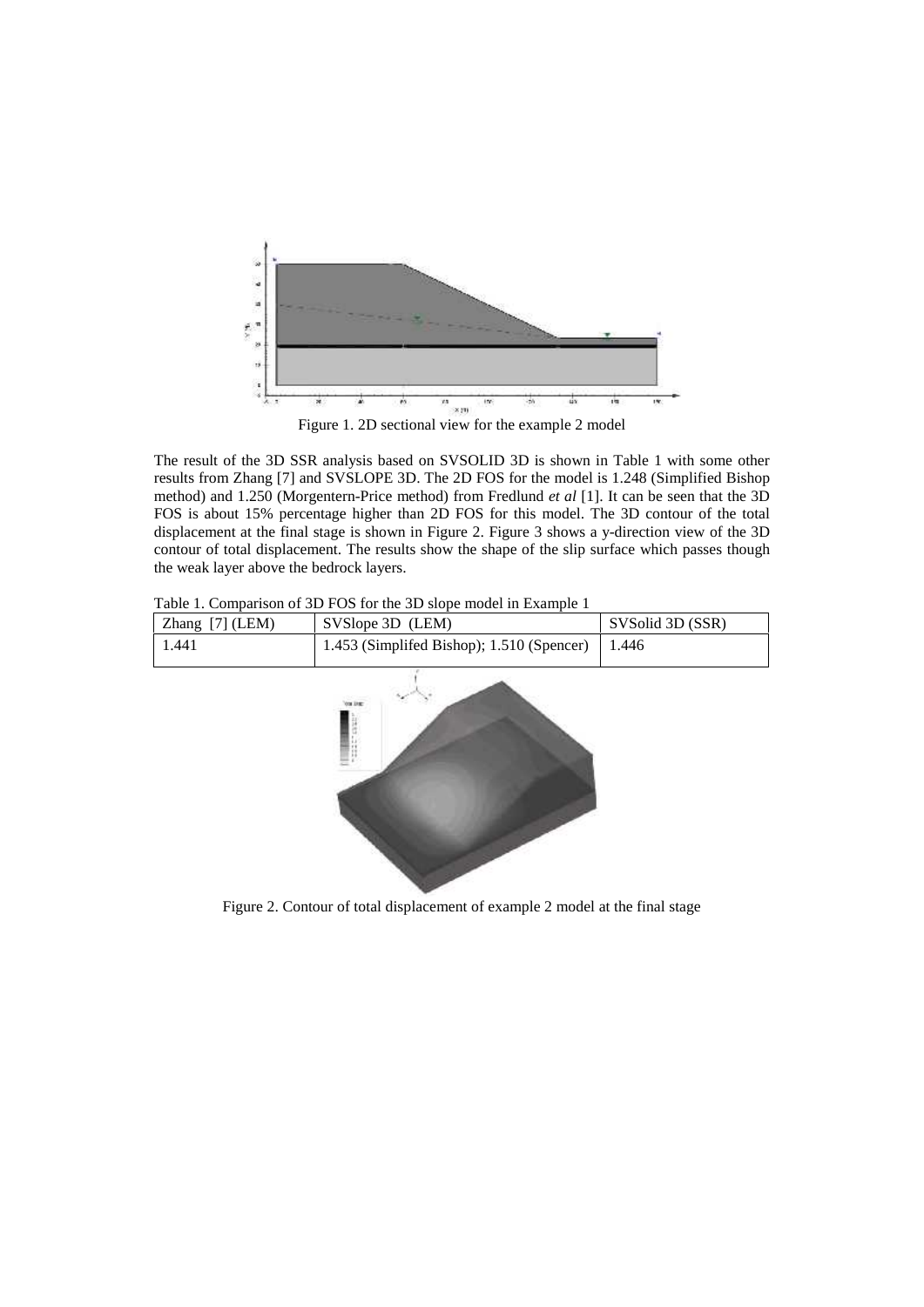

Figure 3. Y-section view of the contour of the total displacement for example 2

# **Example 2 - A general slope surface**

Figure 4 shows a general slope which is located in Northern Alberta, Canada. There is a highway passing through the middle of the model area. The slope material is mainly native clay with cohesion of 1 kPa, angle of internal friction of 15 degree, and a unit weight of 20 kPa.



Figure 4. 3D view of the general slope

There is no obvious sliding direction that can be pre-described for this type of geometry. Both 3D SSR and 3D LEM analysis are performed using SVSOLID 3D and SVSLOPE 3D for this example. The SSR analysis does not require in advance that the direction of the critical slip direction be known. In order to analyze the stability of the slope using 3D LEM, SoilVision Systems has incorporated a new feature that allows for the search for the critical slip surface direction in SVSLOPE 3D. Table 2 shows the comparison of the FOS results based on these two different methods. It can be seen that a close match of the results is obtained. With 3D LEM analysis, the critical slip direction is shown to be 20.43 degrees counter-clockwise (CCW) along positive x-direction. Figure 5 and Figure 6 show the 3D SSR result with contouring of total displacement corresponding to the final stage. Figure 7 shows the 3D LEM results.

Table 2. Comparison of 3D FOS for the 3D general slope model

| SVSLOPE 3D (LEM)                                          | SVSOLID 3D (SSR) |
|-----------------------------------------------------------|------------------|
| 1.450 (Simplified Bishop)                                 | -1.491           |
| with critical slip direction angle $= 20.43$ degree (CCW) |                  |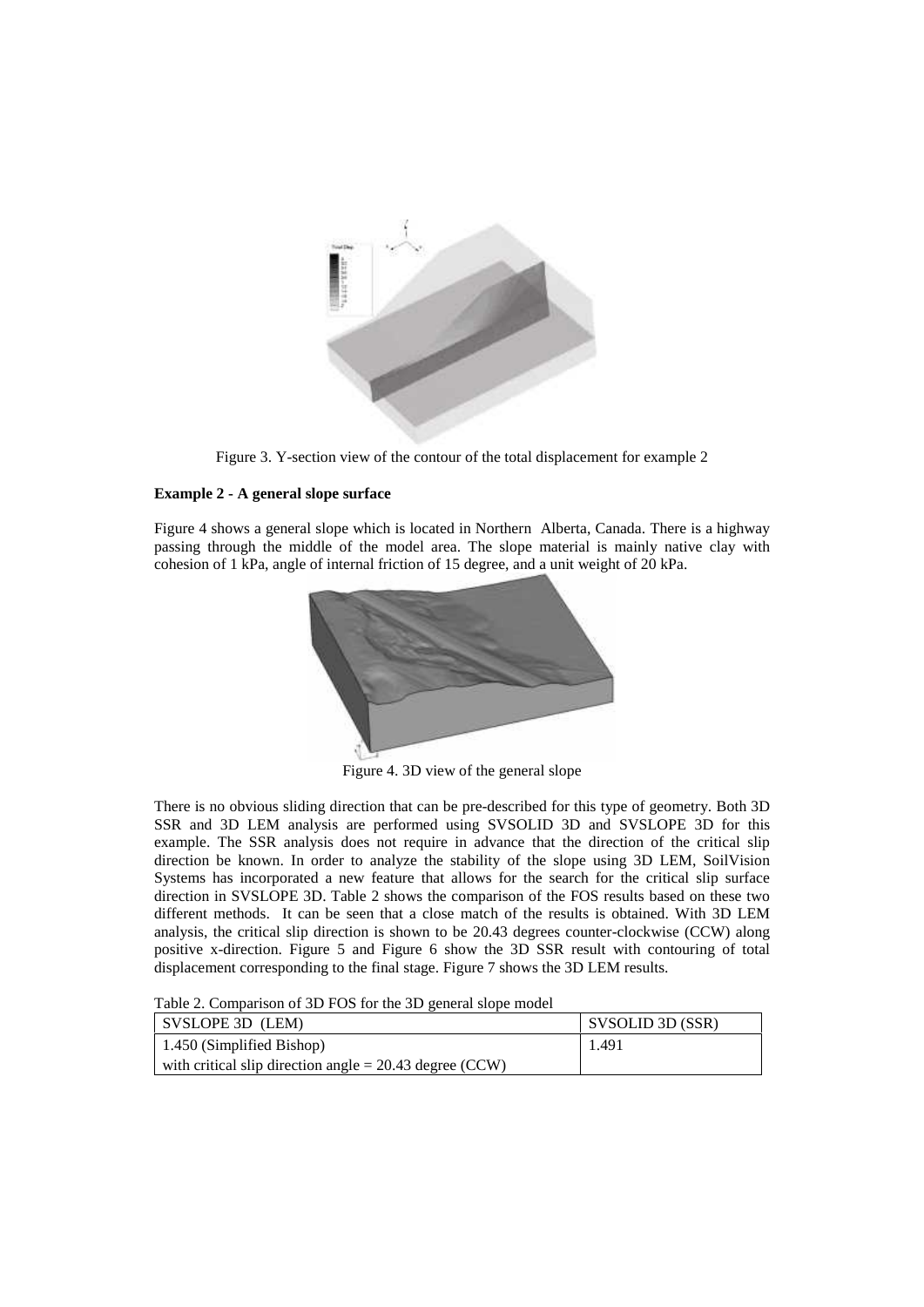

Figure 5. Contour of total displacement of the general slope at the final stage



Figure 6. Y-section view of the total displacement of the general slope at the final stage



Figure 7. Critical slip mass of the 3D LEM analysis based on SVSLOPE 3D

# **CONCLUDING REMARKS**